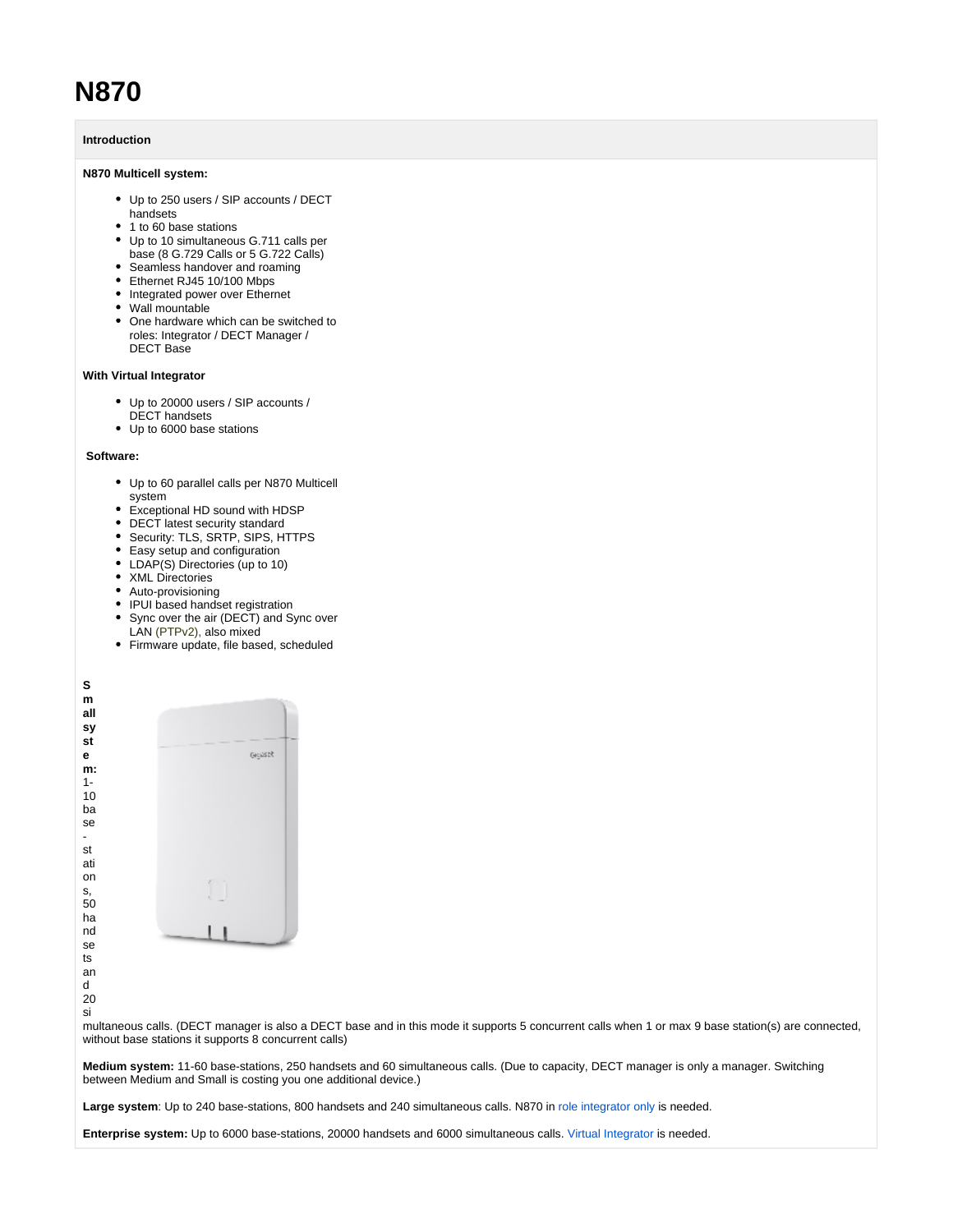

Handsets